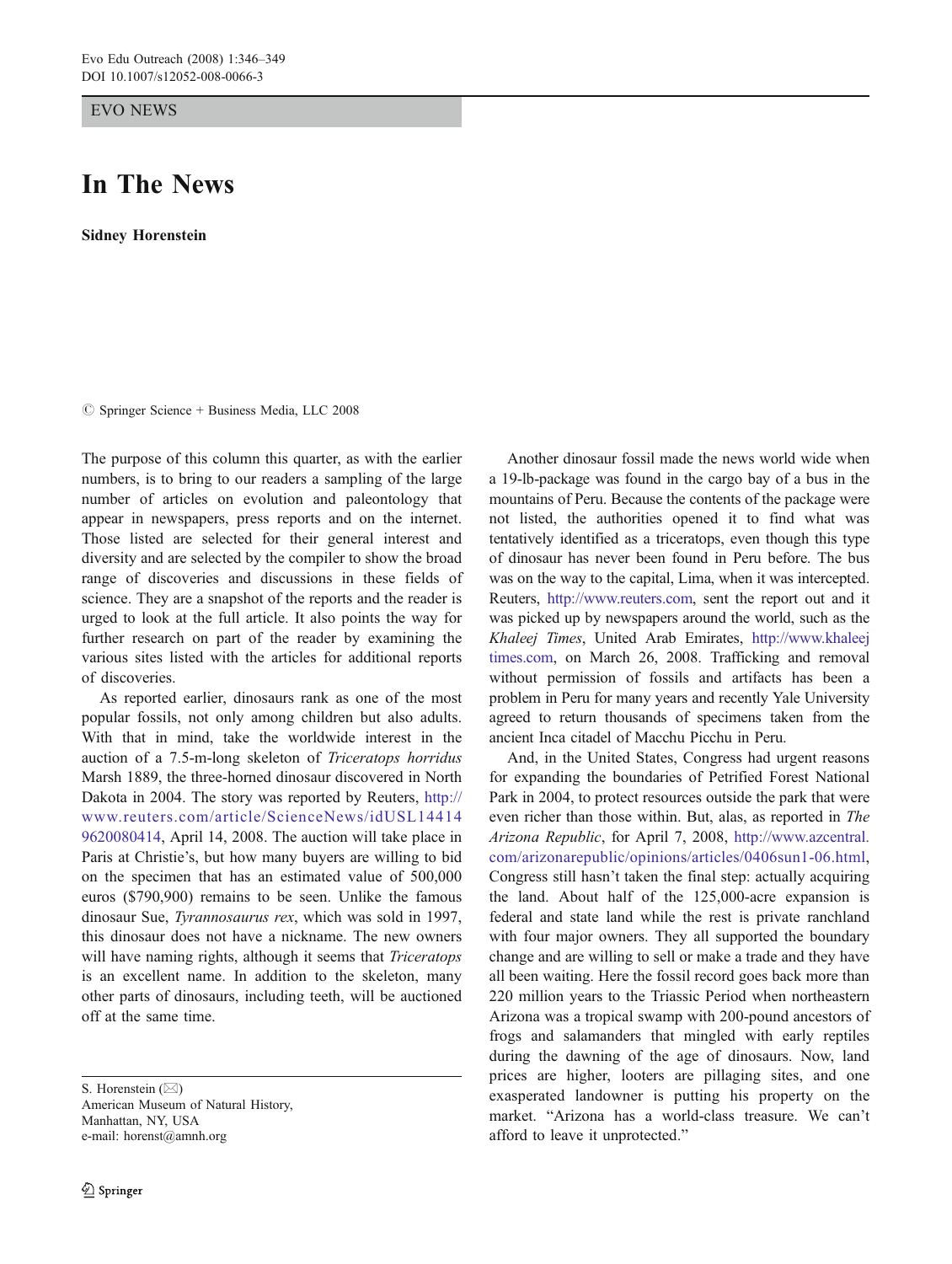As you can see, interest in dinosaurs is not a recent pursuit. In 1898, a newspaper headline trumpeting the discovery in Wyoming of the most "colossal animal ever on Earth" stoked the competitive fires of Pittsburgh steel magnate Andrew Carnegie. After initially failing in his attempt to buy to buy the fossil, a sauropod thigh bone, he hired a leading paleontologist from the American Museum of Natural History to head an expedition to Wyoming. The results were impressive: In 1899, the Carnegie team unearthed the bones of two long-necked, plant eating dinosaurs and named the species for its benefactor. To house an 84-foot-long Diplodocus carnegii skeleton, Carnegie built Pittsburgh's Dinosaur Hall which opened in 1907 and drew enthusiastic crowds. The above quotation from Julia M. Klein on page D6 of the print edition of The Wall Street Journal on January 15, 2008 was a way to introduce the opening, a century later, of a much anticipated new \$36 million exhibition, "Dinosaurs in Their Time." She reports that dozens of dinosaurs appear in ecologically precise dioramas filled with recreated ferns, gingkoes and conifers, and against the backdrop of colorful, superbly executed murals. These and other dioramas as well as the collections are admirable in the way they were painstakingly reassembled and presented to the public. She, however, criticizes the labeling as too complex in places, the type too small as well as confusing in some instances. But "for all its limitations 'Dinosaurs in Their Time' remains a rewarding experience."

On the webpage of the Sunday Times, [http://www.](http://www.timesonline.co.uk/tol/news/uic/article/3736223.ece) [timesonline.co.uk/tol/news/uic/article/3736226.ece](http://www.timesonline.co.uk/tol/news/uic/article/3736223.ece), Chris Gourlay reports that Britain was dinosaur heaven 140 million years ago. A "census" carried out by paleontologists at Portsmouth University listed 108 species of dinosaurs found since the first discovery was named in 1824 by William Buckland for the skeleton Megalosaurus excavated in Oxfordshire in 1819. A great number of the species come from Middle Jurassic and Early Cretaceous period rocks. Perhaps the large number of species found in Great Britain "may be partly explained by the long standing popularity of dinosaur fossil hunting."

The Alberta oil sands noted for its deposits of fossil fuel has yielded the oldest and most complete plesiosaur fossil. Originally dug up 14 years ago it was only now described formally as Nichollsia borealis and reported on March 20, 2008. It lived 112 million years ago during the Cretaceous Period in a sea known as the Cretaceous Western Interior Seaway, which once split North America in two. The specimen was extracted from sandstone in a mine 200 ft underground by using a 100-ton electric shovel 22 miles north of Fort McMurray near the Athabasca River. For some, [http://www.thedailygreen.com/environmental](http://www.thedailygreen.com/environmental-news/latest/oil-sands-fossil-4732008)[news/latest/oil-sands-fossil-4732008,](http://www.thedailygreen.com/environmental-news/latest/oil-sands-fossil-4732008) this find is a rare bit of good news from an area that has "produced a massive

burden of pollution." It has been called the most destructive project on earth, that is, the extraction of the oil from the oil sands. Plesiosaurs are marine aquatic carnivorous reptiles that lived during the Jurassic and Cretaceous Periods. The fact that it was preserved in sandstone and not shale means that it was not crushed as most specimens are, allowing its three-dimensional skull to be CT-scanned, which revealed many features inside its braincase. The specimens were named after Elizabeth Nicholls who is credited with transforming the understanding of prehistoric ocean life.

In 2006, a 150-million-year-old pliosaur, a short-neck form of plesiosaurs, was found in Svalbard and nicknamed "The Monster" because of its enormous size, 50 ft from nose to tail. But another pliosaur just found and probably the same species as The Monster is probably just as large. The flipper, for example, is 3 m long, with just a few parts missing. These specimens are part of a treasure trove of 40 sea reptiles uncovered on the island which includes plesiosaurs as well as ichthyosaurs. Paul Rincon reported the discoveries for BBC NEWS, [http://news.bbc.co.uk/go/](http://news.bbc.co.uk/go/pr/fr/-/2/hi/science/nature/7264856.stm) [pr/fr/-/2/hi/science/nature/7264856.stm,](http://news.bbc.co.uk/go/pr/fr/-/2/hi/science/nature/7264856.stm) on February 27, 2008. One hundred and fifty million years ago, Svalbard was not so near the North Pole, there was no ice cap and the climate was much warmer than it is today. The fossils were found in black shale. When the animals died they sank to the bottom of the sea and were covered over by mud. The oxygen free, alkaline chemistry of the mud explains the fossils' remarkable preservation.

On March 19, 2008 Stony Brook University Medical Center, <http://commcgi.cc.stonybrook.edu/>, reported that the studies of William Jungers of Stony Brook University and Brian Richards of George Washington University indicate that upright walking in pre-humans, or hominins, began six million years ago and that the result of the study was going to be published in the March 21, 2008 issue of the journal Science. Their findings indicate that the fossil of the most complete femur of one of the earliest known prehumans, Orrorin tugenenis, when compared with the femurs of living apes, modern humans of all body sizes, and other fossils such as Australopithecus, indicates that very early humans walked upright right after the split between human and chimpanzee lineages.

We do not know if these early humans spoke, but Robert McCarthy, an anthropologist at Florida Atlantic University, believes that Neanderthals did 30,000 years ago. He has used new reconstructions of Neanderthal vocal cord tracts to simulate the voice from 50,000 year old specimens from France. This study was reported by Ewen Callaway on April 15, 2008 for NewScientist.com news service. By accessing <http://www.newscientist.com>, you can not only hear a simulation of a Neanderthal voice as well as a human voice but read a special report on human evolution. McCarthy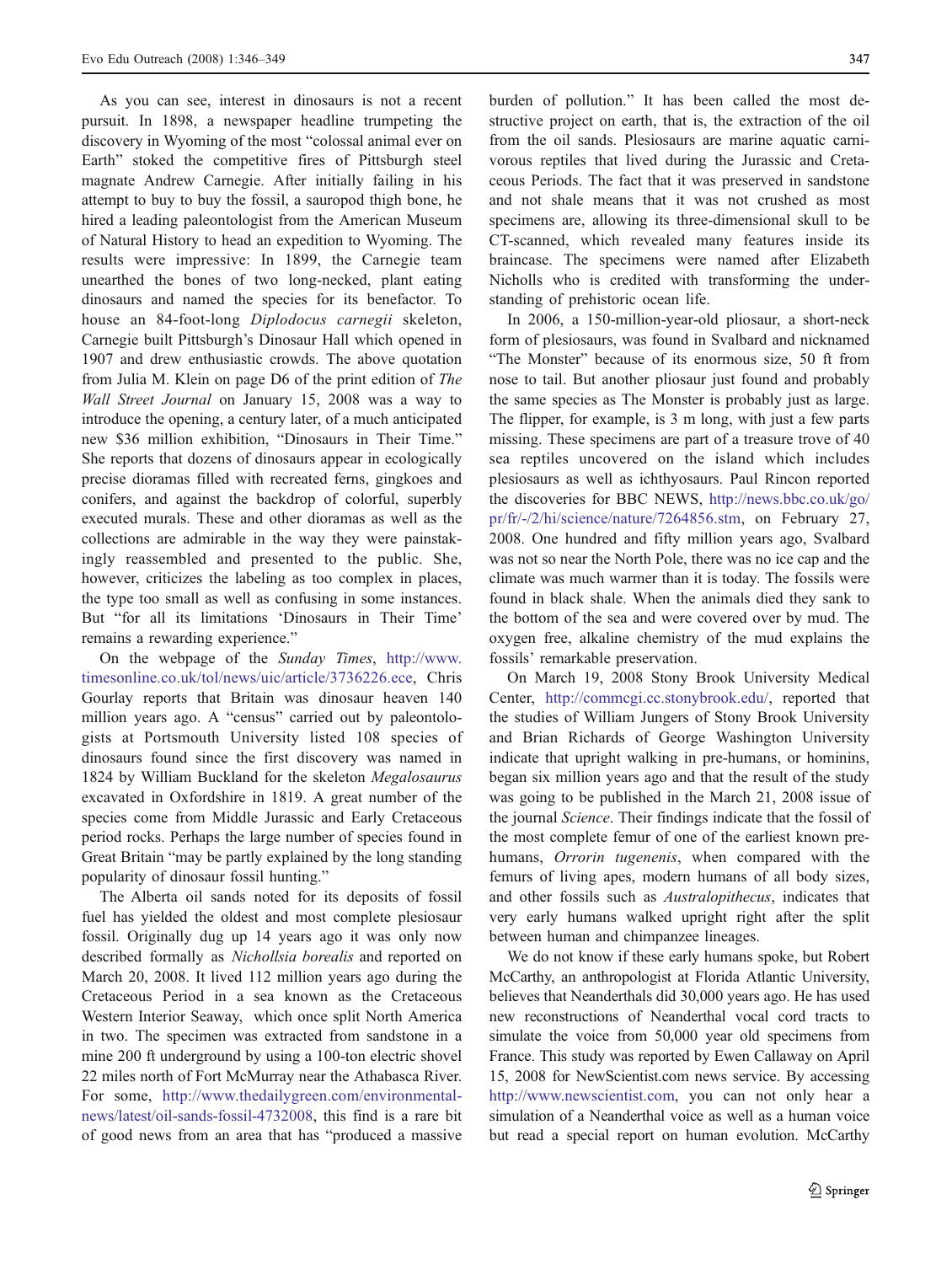reports that ancient human speech lacked the "quantal vowel" sounds that underlie modern speech. "In contrast to a modern human 'E', the Neanderthal version doesn't have a quantal hallmark, which helps the listener distinguish the word 'beat' from 'bit.' Though subtle, the linguistic difference would have limited Neanderthal speech. Neanderthals were a dead-end offshoot of the human line that inhabited Europe and parts of west and central Asia. Researchers believe that they survived in Europe until the arrival of modern humans about 30,000 years ago.

According to Casey Dunn of Brown University in Rhode Island, he and his team analyzed massive volumes of genetic data and found that the earliest animal was not the lowly sponge but the ocean-drifting comb jellyfish. The discovery was so surprising that the headline of the story in <http://news.yahoo.com> on April 10, 2008 announced "Shock: First Animal on Earth Was Surprisingly Complex." Although the team of scientists involved in the project have indicated which animal branched off first they cannot date precisely when the comb jelly diverged away from the base of the tree of life. There are just no fossils of the oldest comb jelly. Although comb jellies are a common animal in the seas today, these modern forms probably looked very different from their early ancestors. "This finding suggests either that comb jellies evolved their complexity independently from other animals, or that sponges have become greatly simplified through the course of evolution."

On February 2, 2008, BBC NEWS [http://bbc.co.uk/go/](http://bbc.co.uk/go/pr/fr/-/2/hi/science/nature/7251666.stm) [pr/fr/-/2/hi/science/nature/7251666.stm](http://bbc.co.uk/go/pr/fr/-/2/hi/science/nature/7251666.stm) reported that a 70 million-year-old fossil of a giant frog had been unearthed in Madagascar by a team of UK and US scientists. They report that the creature would have been the size of a "squashed beach ball" and that it was "strikingly different" from present-day frogs found on the island. It seems that this fossil frog is related to modern horned toads possessing a large mouth, short legs and a body length of 16 in. The teamed gave the frog a nickname, Beelzebufo, or "frog from hell," and surmised that its diet would have consisted of insects, small vertebrates like lizards or even hatchlings or juvenile dinosaurs.

Less than 2 weeks later, February 13, 2008, another BBC NEWS report was directed at a fossil bat that was originally discovered in the Early Eocene Green River Formation in Wyoming in 2003, [http://bbc.co.uk/go/pr/fr/-/](http://bbc.co.uk/go/pr/fr/-/2/hi/science/nature/7243502.stm) [2/hi/science/nature/7243502.stm.](http://bbc.co.uk/go/pr/fr/-/2/hi/science/nature/7243502.stm) The 52-million-year-old bat, named Onychonycteris finneyi, stands alone among bats, as a new genus and new family. The significance of the find is that the researchers believe that bats flew first and then later developed echolocation to find their prey. There are over a thousand species of bats in the world today, and a great many of them echolocate to navigate and find food. The new fossil's large claws, primitive wings,

broad tail, and underdeveloped cochlea—the part of the inner ear that makes echolocation possible—all set it apart from existing species. "The next big question to be answered was how bats made the transition from being terrestrial to flying animals."

About 1 month later on March 5, 2008 a report in ScienceDaily, [http://www.sciencedaily.com/releases/2008/](http://www.sciencedaily.com/releases/2008/03/080304191213.htm) [03/080304191213.htm](http://www.sciencedaily.com/releases/2008/03/080304191213.htm) describes the discovery of six new bat species dating to around 35 million years ago from the Fayum district of Egypt. It took over 25 years of fieldwork to collect the 33 specimens that form the basis of the study. Among the species is a giant as bats go, weighing a little under a half pound. Fossil bats of Eocene age are rare in Africa, but the discovery of these bats illustrates the remarkably rich and previously unsuspected diversity of bats in Africa. It was thought that most Old World families of bats evolved and diversified in the northern hemisphere, but the new study indicates that many modern bat families only diversified and radiated after their initial dispersal into Africa. The newly discovered bats were similar to some modern day microbats, a group that uses sonar waves to navigate and hunt, but they seem to be primitive members of the group.

Meteor impacts are often associated with huge disasters, mass extinction and why the dinosaurs disappeared from the face of the Earth some 65 million years ago. However, the opposite may be true—that new and more varied animal life arises following such a catastrophe has been shown by researchers at the Natural History Museum of Denmark and Lund University in Sweden. They discovered that sometime in the Ordovician Period, 490–440 million years ago, Earth was struck by more than 100 meteorites at one time and in the wake of this event, new and more varied life evolved in the oceans. This study was reported in numerous newspapers including the Mumbai Mirror, India on March 17, 2008, [http://www.mumbaimirror.com.](http://www.mumbaimirror.com) Although the phenomenon has currently been researched only around the Baltic Sea, they plan to expand their study to craters and meteorites in China and the United states to determine whether this was a global phenomenon.

To put the Earth and all that came before in perspective, the report by Dennis Overbye in the New York Times on March 11, 2008, [http://www.nytimes.com,](http://www.nytimes.com) states that we can kiss the Earth goodbye in about 7.59 billion years. At that time, the Earth will be dragged from its orbit by an engorged red Sun and spiral to a rapid vaporous death. In the end, there won't even be fragments. But even before that, as the sun becomes larger and more luminous a billion years from now, the oceans will boil away. According to Dr. Robert Connon Smith of the University of Sussex in England, one of the scientists who made the calculations, it should be "an incentive to do something about finding ways to leave our planet and colonize other areas of the